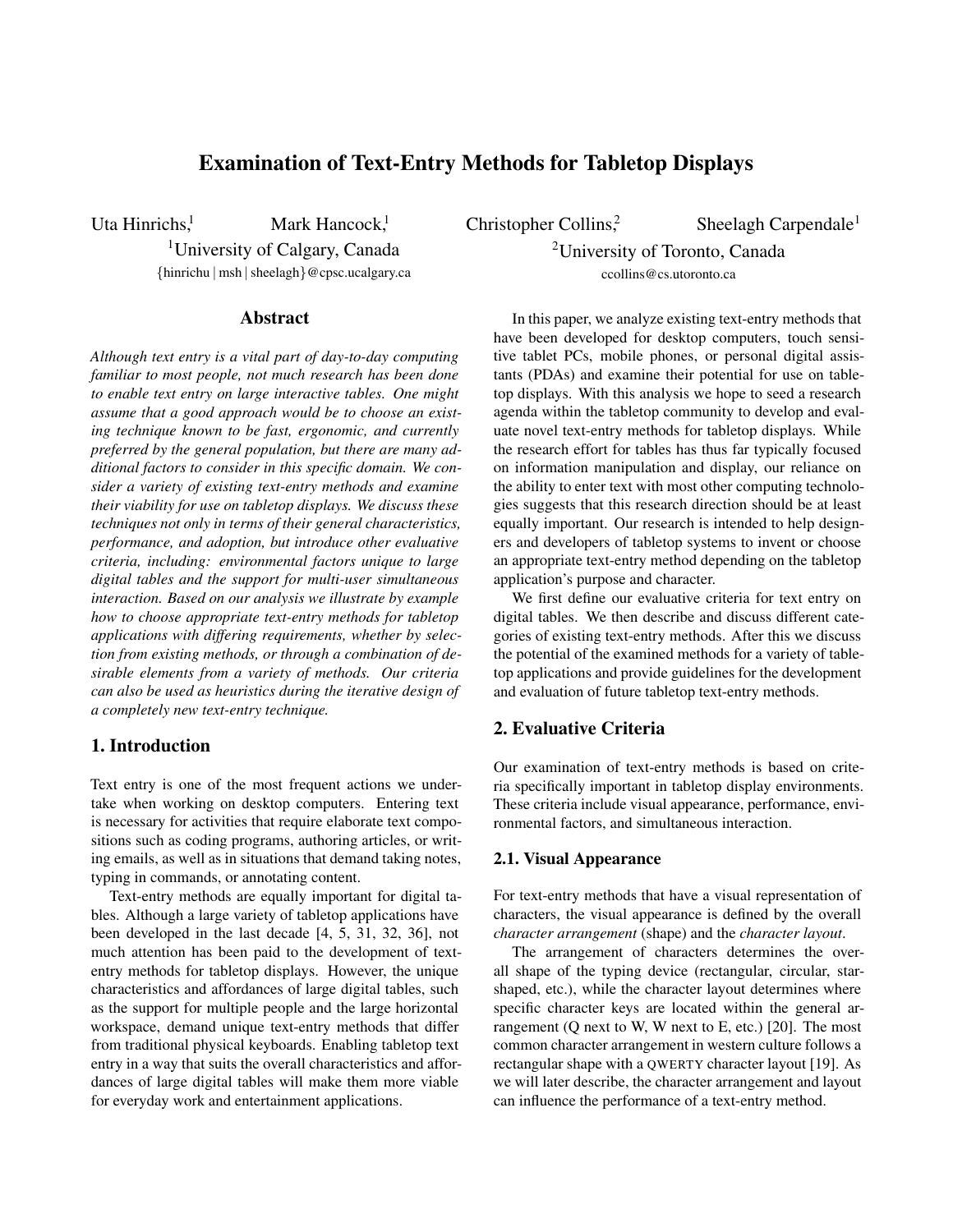While most text-entry methods have a visual appearance, for some (e. g. speech recognition and handwriting), these criteria do not apply.

### 2.2. Performance

The performance of text-entry methods is defined by two factors: *efficiency* and *ease of learning*. An ideal text-entry method would combine these factors to their mutual benefit.

2.2.1. Efficiency. Efficiency is most often defined as the effective text-entry speed that a person can reach using a certain text-entry method [40]. This speed is usually measured in words per minute (wpm). For text-entry methods with a visual representation the efficiency is a function of the visual search time to find a certain character and movement time from one character to the next [18, 19]. The character layout, therefore, has an important impact on the efficiency since by minimizing distances between consecutive characters (digraphs) the movement time can be minimized as well [7, 17, 18, 19]. However, typing speed depends on several other variables that are hard to control in empirical studies. For example, the amount of training time on a given method or the level of familiarity with related typing methods can bias the outcome of typing speed measurements. In addition, to be meaningful, efficiency measures must be viewed alongside data about typing accuracy.

Often, costly long-term studies are required to make confident statements about the speed of a certain text-entry technique [40]. In order to save these costs, several predictive models have been developed, mostly based on Fitts' law, that can estimate the performance of a text-entry method [8, 18, 39]. However, the accuracy and validity of such predictive models is problematic because certain parameters within Fitts' law need to be estimated.

Another factor that determines the efficiency of a textentry method is the visual and cognitive attention it requires [40]. The lower the attention demand, the more efficient the text-entry method [40]. As we will describe later, some methods allow for blind typing after training while other methods always require some visual attention.

2.2.2. Ease of Learning. The success of a text-entry method not only depends on its efficiency but also on its learnability. If it takes a long time to learn a method people will not adopt it. A new text-entry method will first have a lower performance than an established method [19, 40], but potentially can, after training, exceed the existing one. This "crossover point" is an important indicator for ease of learning [19].

Efficiency and ease of learning often conflict with each other [35]. Very few text-entry methods have a high initial performance and require little learning to achieve a high general performance. Therefore, it can be crucial to rate the

importance of efficiency and learnability depending on the application area the text-entry method is intended for.

#### 2.3. Environmental Factors

While text-entry methods have been studied extensively for the domain of desktop computers [6, 7, 22, 38] or small portable devices such as cell phones or PDAs [2, 11, 15, 17, 20, 23, 34] not much research has been done for the domain of tabletop displays. For tabletop text-entry methods the unique characteristics and affordances of tabletop displays play an important role. We describe some of the table-specific factors relevant for text entry, such as size, orientation, and the support of direct-touch interaction.

2.3.1. Space Requirements. Large digital tables have a large virtual workspace. This allows for tasks that involve large amounts of information and co-located collaboration between multiple people [26, 24]. The workspace size needs to be considered for the design of text-entry methods. Two different approaches are possible: external textentry methods involving physical devices separate from the workspace and on-screen methods where the interaction space and the display space are superimposed. Both approaches have been developed for small displays, but the affordances of large digital workspaces are quite different.

Tabletop displays have more screen real estate available, and so an on-screen text-entry method can use more space and can involve the use of multiple fingers or two-handed interaction. However, an on-screen method that is too large may clutter the display and interfere with the space left available for information items. External methods do not interfere directly with the display space, but can require people to be slightly more removed from the display when entering text. This separation can make it difficult to maintain an overview of the entire space and an awareness of others in the environment.

With regard to space requirements of a text-entry method an important criterion to consider is its ability to be collapsed (*collapsibility*). Collapsing the keyboard can be a way of dealing with the added external or on-screen space required by a text-entry method. Collapsing can be done for physical keyboards by, e. g., providing a drawer to hide it or using a foldable keyboard. For on-screen keyboards, the visual keyboard representation can be collapsed at the request of the person using it, or automatically after a time delay. Typically, collapsing of physical devices requires more time and effort than collapsing a virtual on-screen device.

2.3.2. Rotatability. The horizontal orientation of tabletop displays can also influence text entry. Text input is orientation-dependent on tables, since the display can be approached from different directions. It may be desirable to provide a mechanism (if one does not naturally exist) to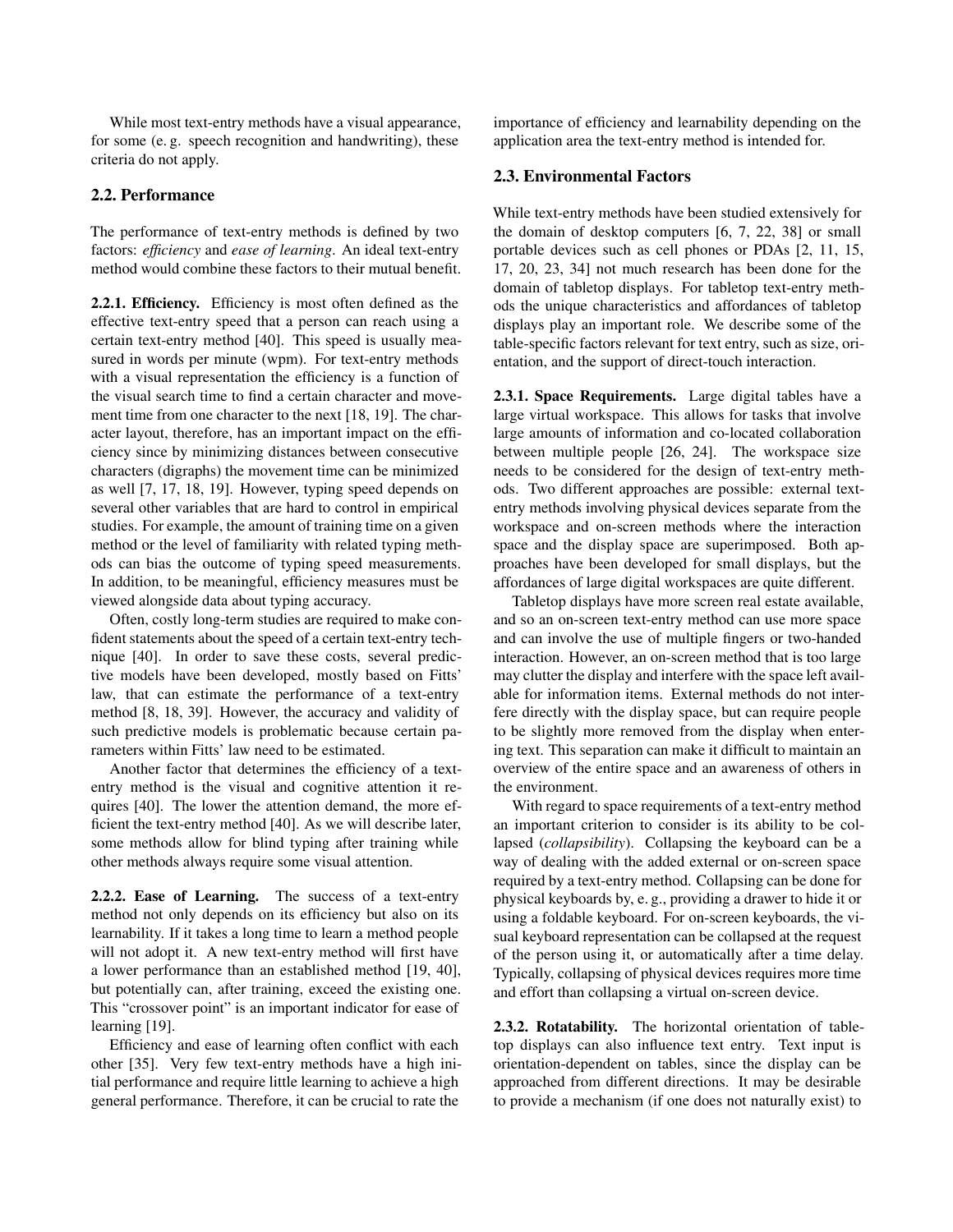alter the orientation required for entering text. This rotation can be done for physical devices by rotating the device itself. For on-screen methods, rotation must be supported programmatically. However, we do not yet know how this orientation influences performance. Previous studies have investigated the impact of the display angle on touch-tapping as an input method for text entry [1, 27] but more refined studies have to be conducted for tabletop displays in particular.

2.3.3. Direct-Touch Interaction. Most tabletop systems support direct-touch interaction using styli or hands [5, 21, 30]. Direct-touch is especially beneficial on tabletop displays because it provides awareness cues to others at the table. Ideally, a text-entry method would interfere as minimally as possible with these cues, allowing fluid transitions between text-entry and direct-touch interaction. Some existing methods could be disruptive in a tabletop environment, since they require people to switch input methods or devices, preventing a continuous awareness of their actions and the effects they have on the environment.

2.3.4. Mobility. Digital tables afford walking around the display to obtain an alternative viewpoint, e. g., when looking at virtual maps. It may also be desirable to enter text at any of these possible viewpoints. Ideally, a text-entry method would support entering text from any location, without interfering with a person's physical ability to move around the table. For example, a wired physical keyboard may not be appropriate, since the wire would prevent circling the table several times. Carrying a physical device may also introduce fatigue.

### 2.4. Simultaneous Interaction

Studies have found that tabletop displays provide a space where many people can work closely together [24]. In order to support smooth and fluid co-located collaboration, tabletop displays need to support simultaneous multi-person interaction [26]. This need also must be taken into account when developing text-entry methods on tabletop displays. To support simultaneous interaction, the following criteria are important to consider: *shareability* and *duplicability*.

For applications that require very few and infrequent annotations, it might be suitable to only provide a single textentry device that can be easily shared between multiple people. For other applications, every person interacting with the digital table may need a text-entry device. Methods that support the fast duplication of text-entry devices might be one solution for such applications.

In the following section, we examine existing text-entry methods based on the described criteria: their general characteristics, their performance, how they can be integrated in a tabletop environment considering its unique factors, and how they can support simultaneous multi-person interaction. Table 1 shows an overview of the methods we are examining in terms of the tabletop-related criteria described above.

## 3. Investigating Existing Text-Entry Methods

Existing text-entry methods generally fall into two categories: *external methods* require an external physical device and *on-screen methods* are controlled in the same display space as the information being displayed (see Table 1).

#### 3.1. External Text-Entry Methods

External text-entry methods include physical keyboards that traditionally belong to a common desktop computer environment, mobile physical keyboards that can be found on cell phones or PDAs, and speech recognition techniques.

3.1.1. Physical Keyboards. The majority of desktop computers provide physical keyboards to enable text entry. A physical keyboard benefits from tactile feedback, improving the touch-typing performance. Physical keyboards can vary slightly in shape and character layout, but they are mostly based on the QWERTY layout described by Sholes in 1867 [38, 40]. While this layout was initially designed to avoid jamming on mechanical typewriters, its design supports alternating between both hands while typing.

Due to the visual representation of characters, novice users can apply the "hunt-and-peck" strategy using one or two fingers. With training, however, people can learn twohanded typing using ten fingers. Experts can even type without paying any visual attention to the physical keyboard. According to predictive models, the expert typing speed on a physical QWERTY keyboard is 56 wpm [22]. Various attempts to replace the QWERTY layout on physical keyboards (e. g. the Dvorak keyboard [7] or alphabetical layouts [22]) have remained unsuccessful. Due to the large majority of people familiar with the QWERTY layout this trend is not very likely to change.

As an external and somewhat large physical device, a physical keyboard does not lend itself well to a digital tabletop environment. Switching back and forth between touchtyping on an external keyboard and direct-touch interaction within the virtual workspace can be disruptive. Also, a physical keyboard can be hard to move around, rotate, or share between multiple people. Multiple keyboards can be provided for multiple people interacting on a tabletop display but the number of keyboards is limited due to their size and the available space. Another drawback of a physical keyboard is that it always requires a physical surface on which it can be placed. One could imagine drawers to store physical keyboards, installed around a tabletop display. However, this is difficult to integrate into current tabletop setups, especially when the display is projected from below. Storing and retrieving a physical keyboard would be clumsy, in particular for tabletop tasks that require quick annotations from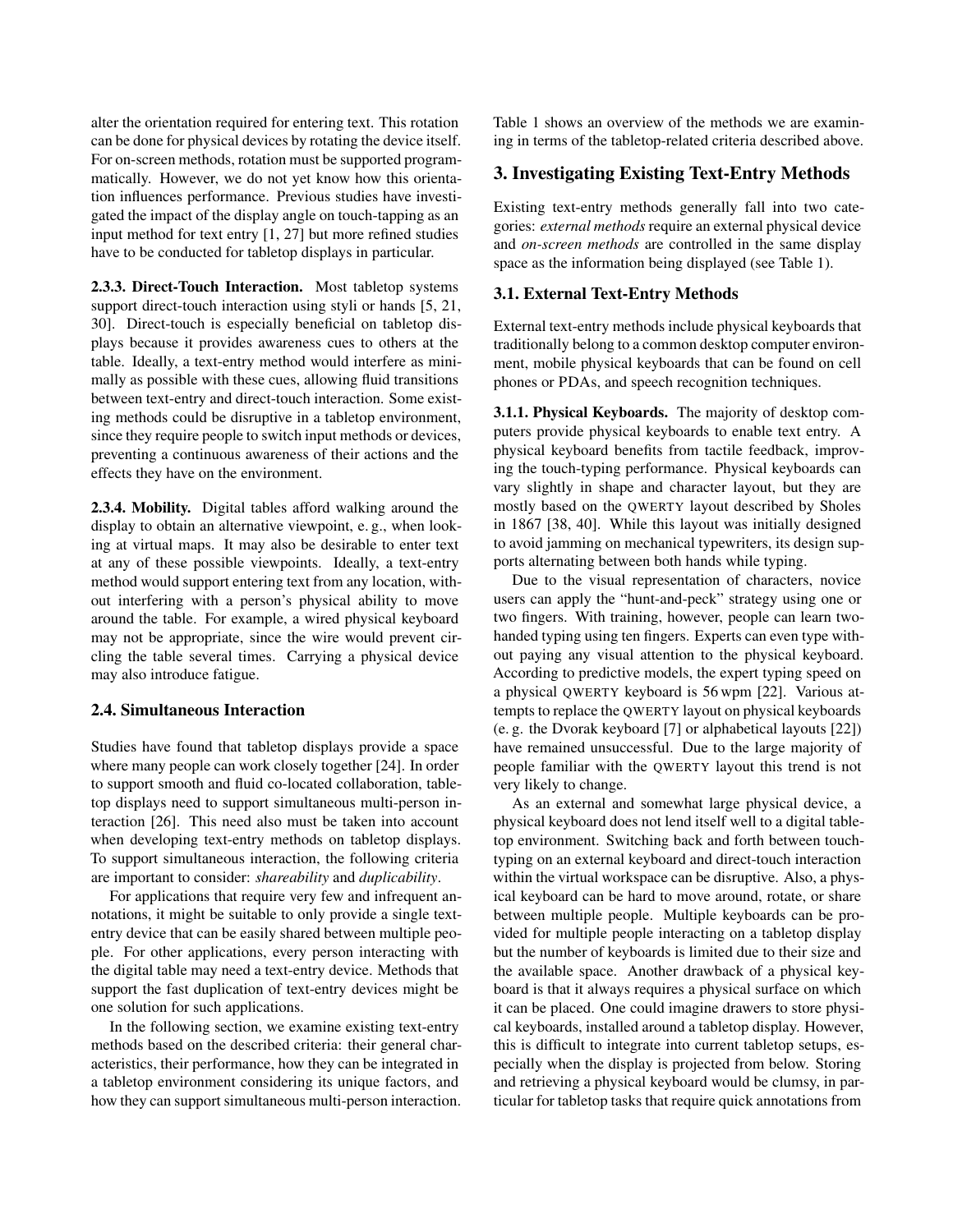|                                 | Physical         | <b>Mobile</b>    | <b>Speech</b>  | <b>Handwriting</b> | <b>Gestural</b>  | <b>Stylus</b>    |
|---------------------------------|------------------|------------------|----------------|--------------------|------------------|------------------|
|                                 | <b>Keyboards</b> | <b>Keyboards</b> | Recognition    |                    | <b>Alphabets</b> | <b>Keyboards</b> |
| <b>Space Requirements</b>       | high             | low              | none           | none               | none             | variable         |
| <b>Collapsibility</b>           | possible         | possible         | not applicable | not applicable     | not applicable   | supported        |
| <b>Rotatability</b>             | limited support  | possible         | not applicable | not applicable     | not applicable   | supported        |
| <b>Direct-Touch Interaction</b> | limited support  | supported        | supported      | supported          | supported        | supported        |
| <b>Mobility</b>                 | limited support  | supported        | supported      | supported          | supported        | supported        |
| <b>Shareability</b>             | limited support  | supported        | supported      | supported          | supported        | supported        |
| <b>Duplicability</b>            | not possible     | not possible     | not applicable | not applicable     | not applicable   | supported        |
| <b>Simult. Text Entry</b>       | limited (space)  | supported        | limited        | supported          | supported        | supported        |

**Table 1. Environmental criteria applied to different existing text-entry methods.**

time to time. Permanent keyboard ledges would also create a barrier between people and the interaction space.

3.1.2. Mobile Physical Keyboards. We define mobile physical keyboards as mobile devices that have some sort of physical text-entry method. Examples for this are mobile phones or PDAs that use physical buttons for text entry. Similar to traditional ones, small physical keyboards allow touch-typing using fingers, since tactile feedback is provided. However, on small mobile devices people usually type with one finger, either while holding the device in the same hand they are typing with or in their other hand [29]. The visual appearance of mobile physical keyboards varies from device to device. Small QWERTY keyboards can be found on some PDAs. Some mobile devices have miniature alphabetical keyboards, often used with two thumbs. The most common typing interface on mobile phones is based on a physical 12-key pad [29]. Studies show that text can be entered using the T9 extension for text entry [10] at approximately 45.7 wpm for expert users [29].

In digital tabletop environments, mobile physical keyboards may be a suitable text-entry method. People can hold the mobile typing device in one hand while interacting with the tabletop workspace using the other hand. Physical keyboards with the size of a mobile phone can easily be shared between people, placed in a pocket or on the physical edge of the digital table without taking up much space. Many people are also familiar with the T9 input method from sending SMS messages [18]. However, since SMS messages are typically short, it still needs to be determined if the T9 method is suitable for typing larger amounts of text.

3.1.3. Speech Recognition. An alternative to manual textentry is the use of automatic speech recognition. We include this method in the category of external methods, since it usually requires people to wear microphones. Speech recognition as a text-entry method is compelling because it does not require any learning on the part of the user. The quality of speech recognition is not dependent people's skills but on the technology translating human speech into machinereadable text. Although technology has improved over the

recent years, studies have found that speech recognition is significantly slower than keyboard typing [13]. Studies have also revealed that people have more difficulties composing text by talking out loud than by typing [40].

Speech recognition as a text-entry method on tabletop displays has the advantage that people can move around and have both hands free to directly interact within the tabletop workspace. However, when multiple people are collaborating around a digital table they often divide up a task in order to work on different aspects individually [25]. With speech recognition, several people might need to talk out loud at the same time in order to enter text into the system. Collaborators at a tabletop display are likely to be within earshot, so such simultaneous talking is likely to be highly disruptive.

#### 3.2. On-Screen Methods

On-screen text-entry methods are controlled directly within the display space (typically through touch). Within the group of on-screen methods, we distinguish between handwriting, gestural alphabets, and stylus keyboards.

3.2.1. Handwriting. Text-entry methods that support natural handwriting by moving a stylus or finger continuously over the touch-sensitive workspace are similar to speech recognition in their intuitiveness. Instead of having to learn a new technique, people can just apply familiar writing skills. In recent years handwriting recognition algorithms have been improved to closely match people's expectations [14]. The performance bottleneck of handwriting, however, is not due to computational but human limitations. With approximately 15 wpm, the speed of human hand printing is quite low compared to the performance of other text-entry methods [15]. Thus, handwriting is not a suitable entry method for long text passages but might be sufficient for short annotations.

Handwriting as a text-entry method fulfills and complements the unique characteristics and affordances of tabletop displays. It supports the mobility of people working around a tabletop display, it only requires hands or a stylus, and it complements existing direct-touch interaction meth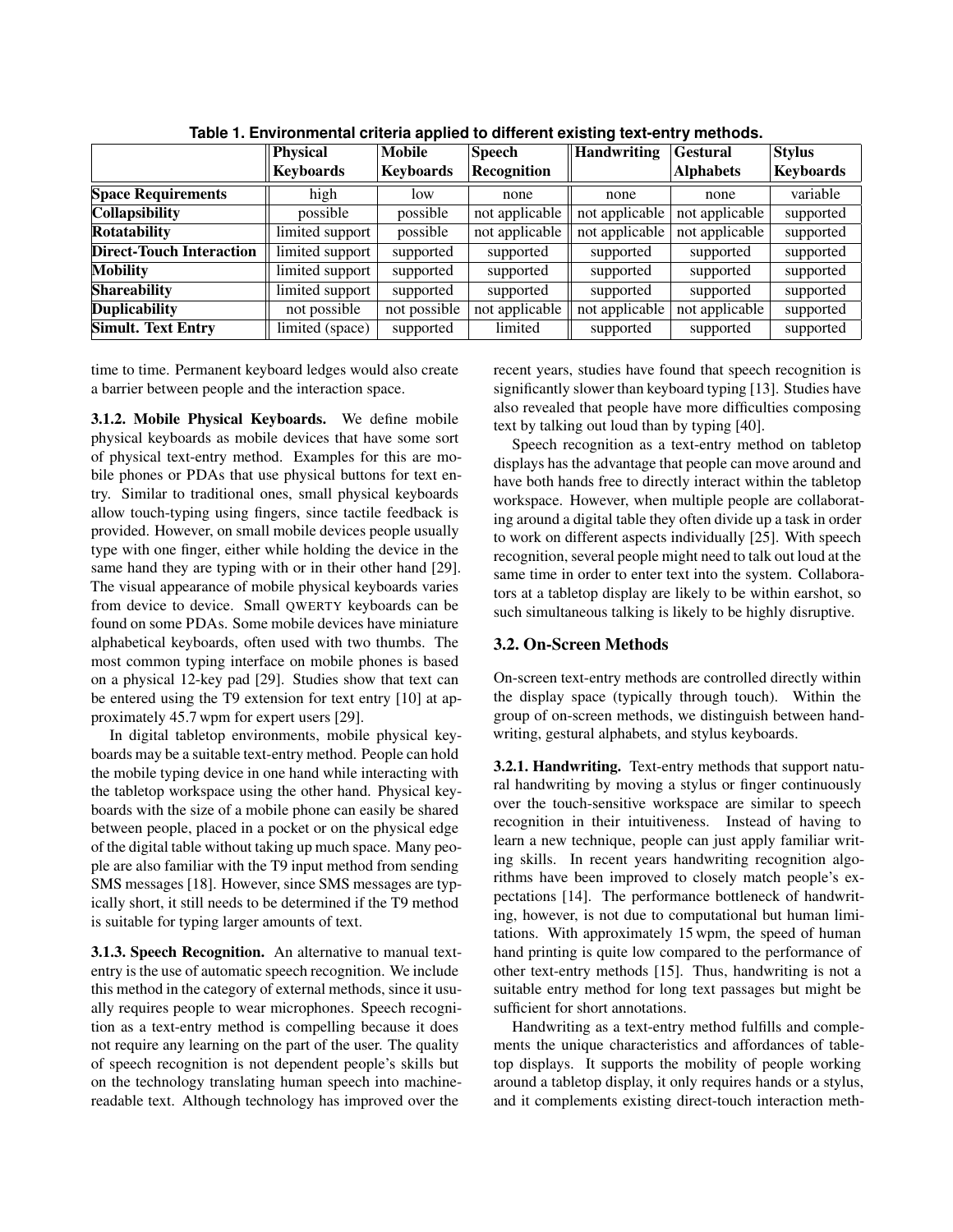ods for manipulating virtual artifacts. It also supports interaction by multiple people without leading to interferences, as with speech recognition. Handwriting is, thus, a highly lightweight text-entry method for tabletop displays. However, as described above the performance limitations are a drawback that make it unsuitable for certain tabletop applications. In addition, the relatively low input resolution on current large digital tables [12] can negatively impact the accuracy and speed of handwriting recognition. Also, current input solutions on tabletop displays can cause problems when resting the hand on the tabletop surface while writing because the hand could block cameras.

3.2.2. Gestural Alphabets. Gestural alphabets were developed to increase the speed and the accuracy of handwriting on touch-sensitive surfaces [9]. Instead of allowing for individual handwriting, they provide a gestural representation for each character. Different gestural alphabets have been developed such as Unistrokes [9] and Graffiti [3]. Most of the effort in developing these alphabets has been put into making the representations of characters easy to learn and easy to computationally distinguish from other characters [9]. Unistrokes' performance was found to be 34 wpm [9, 15]. Although much faster than handwriting, this speed comes at the cost of learnability. Unistrokes was also found to be harder to learn than Graffiti, which may explain its low adoption rate [16].

Gestural alphabets were developed for small mobile devices that have touch-sensitive displays. With regard to environmental factors unique for tabletop displays, they have similar advantages as handwriting. Because gestural alphabets use fluid gestures with a stylus or finger, they are compatible with other direct-touch interaction techniques. As with handwriting recognition, no visual representation is required, thus issues such as collapsibility, rotatability, mobility, shareability, and duplicability do not apply. However, using gestural alphabets on a large display may be problematic due to the lack of physical boundaries present on small mobile devices. This lack of constraints may lead to "sloppiness" when writing, which has been shown to result in more recognition errors [9]. Introducing small physical frames as suggested by Wobbrock et al. [37] may prevent such errors, but requires an additional physical device (a plastic frame) and might be hard to install on a large display.

3.2.3. Stylus Keyboards. In contrast to handwriting and gestural alphabets, stylus keyboards have a visual representation within the virtual workspace. This visual representation can help to guide the novice user. A keyboard in the virtual workspace also has the advantage that it can be flexibly tailored toward the application it is used for or the environment it is installed in. For digital tables this means that a stylus keyboard can be easily developed to be collapsible, rotatable, mobile, shareable, and dublicatable. Furthermore, direct-touch interaction stylus keyboards are compatible with other touch interactions for manipulating virtual artifacts on a table. Therefore, one might conclude that stylus keyboards have the most potential on tabletop displays. However, the performance of stylus keyboards is highly design dependent. Another drawback is that the visual attention required for stylus keyboards is relatively high compared to physical keyboards or gestural alphabets.

Among stylus keyboards we distinguish between soft keyboards that are direct visual mappings of physical keyboards with some variations and gesture-based keyboards that differ in shape to support continuous gesture strokes.

Soft Keyboards. The input method for soft keyboards is touch-tapping, directly mapped from touch-typing on physical keyboards. Although soft keyboards can in theory support text entry using multiple fingers or hands, most existing systems are for single-finger or stylus input because they were designed for mobile devices. Soft keyboards typically have a rectangular or squared shape [19].

The character layout of a soft keyboard directly influences its performance. Many alternatives for the QWERTY layout have been developed for soft keyboards including alphabetical layouts, optimized arrangements based on frequently used letters and digraphs or arrangements based on physical models [17, 19, 39]. Prediction models for soft keyboards estimate an expert typing speed between approximately 43.3 wpm (for the QWERTY layout) and 55.9 wpm (for the FITALY layout [33]) and a novice typing speed of around 9 wpm (QWERTY, FITALY, alphabetical order, and others) [19]. These values differ largely based on the prediction model used and often do not conform with empirical studies [19, 39]. Also the optimal size of character keys has been studied for soft keyboards, partly with contradictory results. Sears et al. [28] state that the smaller the soft keyboard the more the typing speed decreases while MacKenzie et al. [18] found that the error rate on smaller soft keyboards increases but that there is no significant difference in text-entry speed between small and large soft keyboards. Since all these studies have been conducted on small mobile devices using one-handed input, they must still be tested in a tabletop setting to know if their findings generalize. In particular, we expect these values to vary greatly when people are allowed to use two hands.

Gesture-based Keyboards. In contrast to soft keyboards, gesture-based keyboards allow for continuous gestures to connect different visually presented letters without lifting the stylus or finger from the tabletop surface while entering a word. This continuity of gestures can improve text-entry speed [20, 23, 35]. Several gesture-based keyboards have been developed [11, 20, 23, 34, 35] following different approaches. Some systems show all characters, e. g. in a circular layout [20, 23]. One of the problems with this approach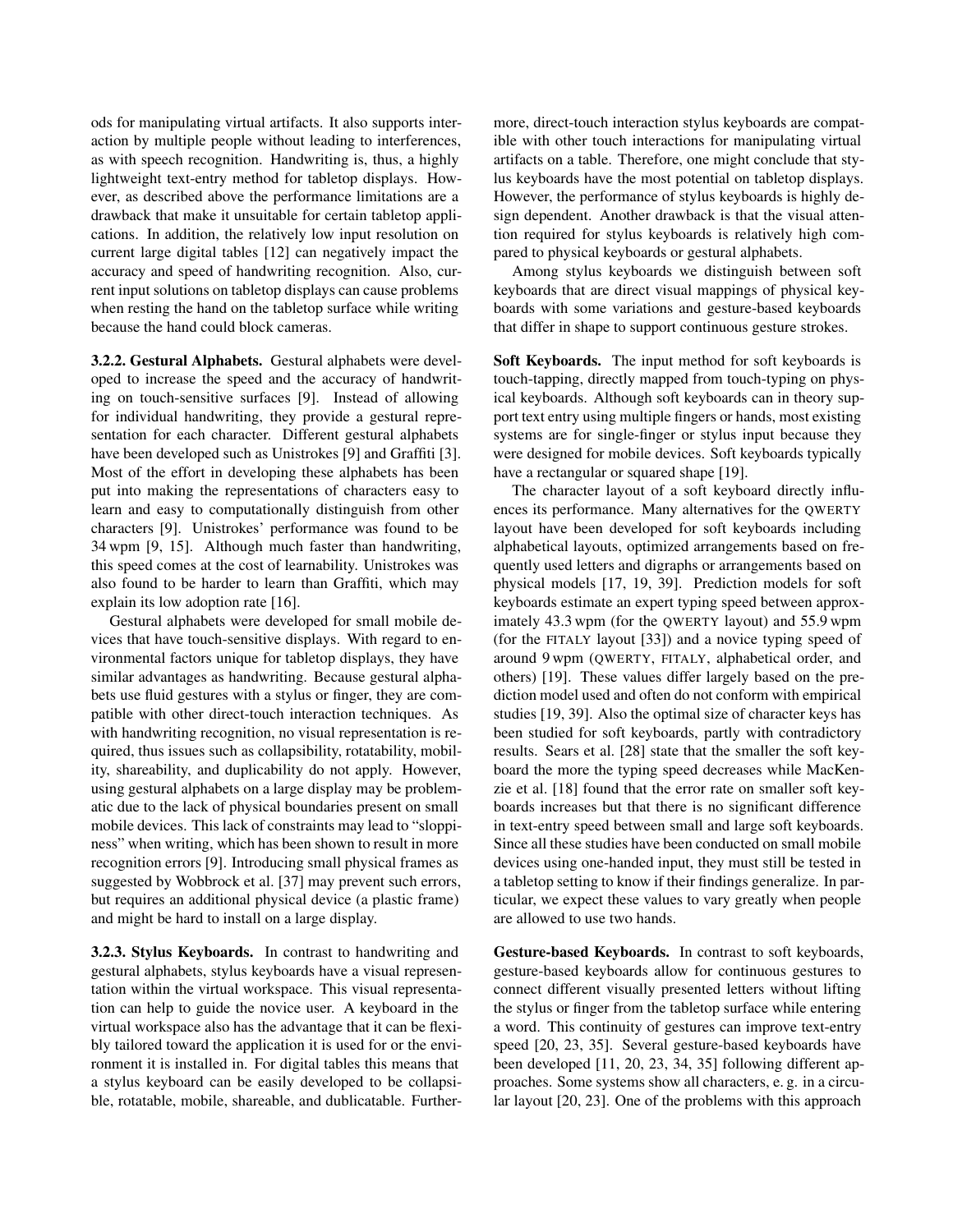is that the space for each character decreases which leads to an either very large keyboard or to very small character keys that are, as a consequence, hard to select. In order to save character space, some systems try to divide up characters in groups and show only the parts of the character set that are needed [11, 34]. Other systems make use of predictive language models to visually emphasize characters likely to follow the previous one and minimize the rest in order to save space [35].

Gesture-based keyboards, in particular those with hidden characters and predictive language models, require some learning. Since touch-tapping seems to be a natural mapping from touch-typing, and because our everyday workstations still mostly rely on the point-and-click metaphor, a gesture-based keyboard will first appear unfamiliar to most people. This lack of familiarity needs to be considered for certain applications that require immediate efficiency.

#### 4. Discussion

The above survey of existing text-entry methods and their potential usage on tabletop displays shows that there is no *perfect* method that can be applied without drawbacks. Although according to our analysis physical keyboards seem to be fairly unsuitable as a text-entry method for large tabletop displays, they might be appropriate for applications on small tables where a limited number of people interact and rarely change their working positions. In this case, the performance benefits of physical keyboards may outweigh the environmental factors and the need to support simultaneous interaction. In a multi-person co-located environment, text entry via speech recognition can be awkward when simultaneous text entry is desired (since people would need to speak over one another). However, in situations where text would typically not be entered in parallel, its intuitiveness and the lack of space constraints may be desirable. For tabletop applications that only require small annotations from time to time, handwriting or mobile text-entry devices might be suitable, despite the performance costs.

Our survey shows different strengths and weaknesses of existing text-entry methods in terms of their usage on tabletop displays. The character of the tabletop application and the target user group are important factors to consider when choosing an appropriate text-entry method or developing a new one. Therefore, standard user-centred design guidelines can be customized, focusing on questions such as:

- *What* is the purpose of the tabletop application? Is it a work application where efficiency is highly important or a walk-up interface where intuitive usage and visual adjustibality become more important than efficiency? Does it require small annotations or the input of large amounts of text?
- *Who* are the people that are going to interact with the

tabletop display? Are they frequent keyboard users, novices, elderly people, children, etc.?

- *How* are people going to interact with each other on the digital table? Does the task require mobility or simultaneous text entry?
- *How often* will people interact with the system? Will it be worthwhile for them to learn a new text-entry method or will their use of the table be too infrequent?

Although our examination based on our evaluative criteria does not give clear answers, it shows tendencies and provides guidelines for evaluating existing and new text-entry methods for tabletop displays. The guiding questions above can help to weigh the criteria depending on the application area and targeted user group. This weighting can provide important design constraints, informing innovative textentry methods specifically tailored toward tabletop displays.

#### 4.1. Application Scenarios

The following two scenarios give an example of how some of the examined text-entry methods can be applied for certain tabletop applications. We describe one workplace scenario and one public walk-up-and-use scenario.

4.1.1. Work Scenario. A tabletop work scenario could involve a team of people working on a museum's catalogue. This task involves digital information in the form of text passages and photos spread out on a tabletop display. Often, such teams will divide up the work. For example, the graphics designer in the team might start to arrange the photos within a page layout while the content managers work on the creation of textual content that is still missing, or edit text passages to fit better into the design. Working together on the same large display is beneficial because upcoming questions can be quickly clarified and changes can be done immediately with the whole team involved. For the graphics designer's task, short annotation within the page layout is required. Certain parts of the layout may need short comments or marks for later refinement. For this task, *handwriting* is a suitable text-entry method, since it allows a person to quickly annotate while moving around freely to look at the page layout from different perspectives. Since the annotations can be done by hand or with a stylus, it is easy to switch back and forth between annotating and manipulating content in the tabletop workspace. For the content managers who create additional textual content, a *physical keyboard* that is installed in the tabletop system is a good way to enter text. For them, it is most important to be able to efficiently enter large amounts of text into the system. Mobility or shareability of the text-entry system is not important. For editing text passages already embedded in the page layout on the tabletop display, a *gesture-based keyboard* or *gestural alphabet* might be most appropriate. They are more efficient and accurate than handwriting but the text passages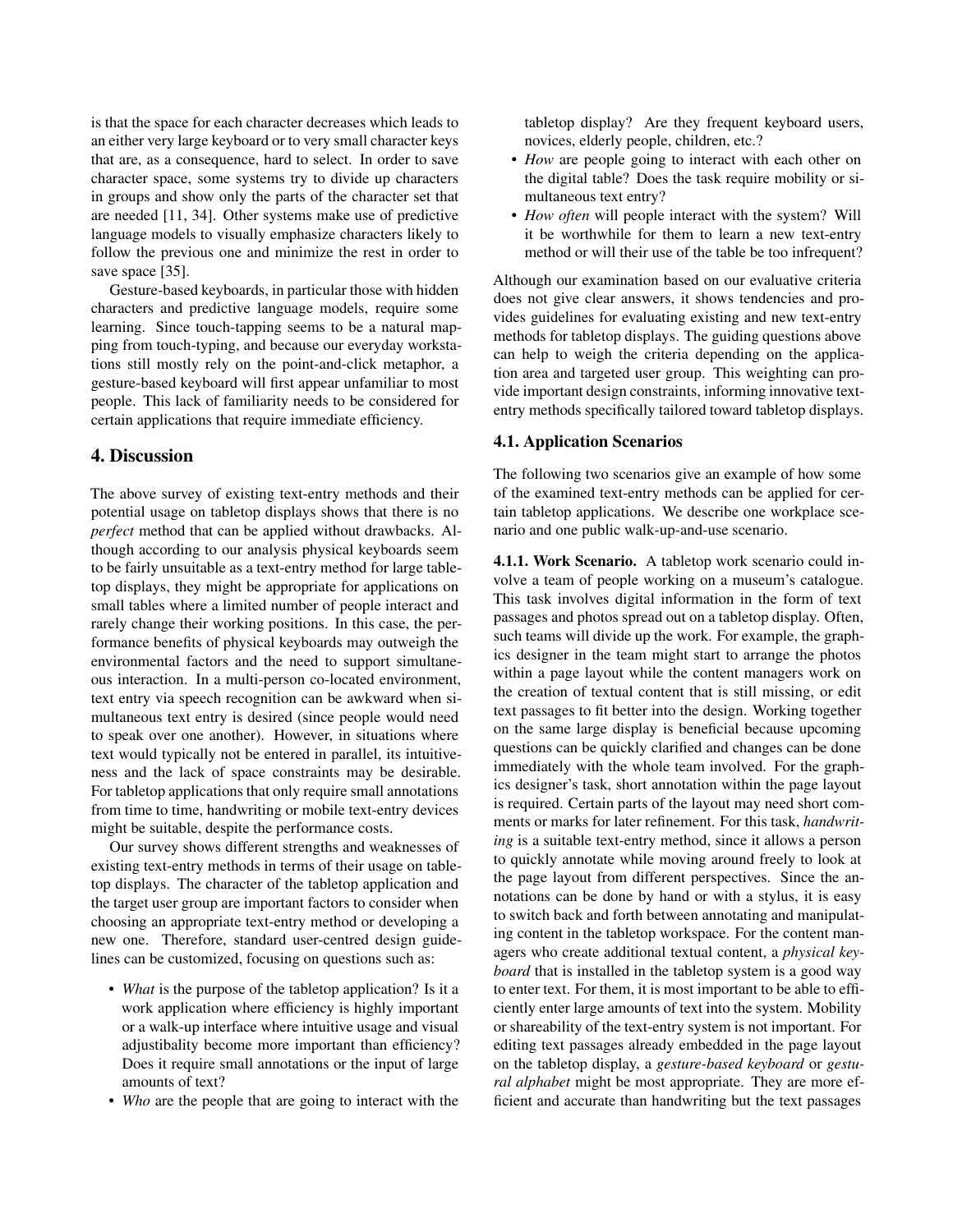can still be edited in place. Both techniques also support a high amount of mobility and shareability.

4.1.2. Walk-up-and-use Scenario. For a company that designs and develops public tabletop installations for museums or trade shows, intuitiveness and immersiveness of the tabletop interface have highest priority. Their clients expect tabletop systems that look visually appealing and that are tailored toward the theme of the particular exhibition. The tabletop interface needs to invite people to interact with it. In this scenario, text-entry functionality can be provided through *soft keyboards*. Because they exist in the virtual space, soft keyboards can be visually tailored toward a certain look-and-feel that matches the overall tabletop interface. A QWERTY character layout and touch-tapping input method can be used to capitalize on the familiarity of most people with QWERTY keyboards. Additionally, language models that highlight characters with a high probability to follow the previously typed character can be applied. This helps those not familiar with QWERTY keyboards to enter text. Mechanisms to collapse soft keyboards can save work space. In general, soft keyboards can be designed to be rotatable and translatable across the tabletop workspace making them easy to share between multiple people. Although soft keyboards using a QWERTY layout are not the most efficient text-entry method, they are highly suitable for supporting an intuitive and immersive multi-user experience. In contrast to our work scenario, it is acceptable to sacrifice efficiency for our other evaluative criteria. Namely, the visual appearance should be aesthetically pleasing, the method should not interfere with the space required for the main attraction, the entry method should be collapsible, rotatable, minimally interfere with direct-touch interaction, allow people to remain mobile and support many people using the display simultaneously. An appropriately designed soft keyboard can achieve a balance between these criteria.

# 4.2. Evaluation of Text Entry Methods

Our examination of existing text-entry methods for their potential use on tabletop displays is the first step toward enabling text entry on tables. As a next step, both their efficiency and their suitability for specific tabletop display environments need to be empirically evaluated. For efficiency testing, predictive models should be developed that also take two-handed typing into account. These models are also important for developing new text-entry methods for tabletop displays since they are less costly than empirical studies. Additionally, observational user studies can provide insights into people's subjective preferences regarding text-entry methods for tabletop displays. People's satisfaction is crucial for the adoption of a text-entry method.

Long-term studies need to be conducted that provide insights into the learning curves of text-entry methods. Al-

though some learning-curve studies have been reported for small mobile devices, their results are not directly applicable for tabletop displays due to the different environmental factors, nor are they directly comparable to each other because they used different study parameters [40].

Since the tabletop research community is just starting to investigate text-entry methods, we should learn from the problems encountered studying text-entry methods for mobile devices [40]. We as a community need to come up with consistent methods to empirically study text-entry methods on tabletop displays for gaining comparable results throughout different research laboratories.

In-depth studies of text-entry methods on tabletop displays can lead to the development of new innovative methods specifically tailored toward tabletop displays.

# 5. Conclusion

In this paper we have examined existing text-entry methods for their potential use on tabletop displays. Our examination is based on a collection of evaluative criteria that directly follow from the environmental characteristics of tabletop displays. We analyzed text-entry methods for their space requirements, collapsibility, rotatability, their compatibility with other direct-touch interaction techniques, and their support of mobility, shareability, duplicability, and simultaneous multi-person interaction.

Although our examination cannot provide a clear answer about which particular text-entry method is the best for tabletop displays, it reveals tendencies that help to choose text-entry methods depending on the tabletop application and targeted user group. While not much research has been done so far regarding text-entry methods on tabletop displays, our analysis provides first insights into this important topic. Text entry is an essential activity for all sorts of applications and more research needs to be done regarding how to support this activity on tabletop displays. The evaluative criteria we applied for our examination can be understood as guidelines for the empirical evaluation of existing text-entry methods on tabletop displays and the development of new techniques specifically tailored toward large digital tables.

### Acknowledgements

We would like to thank all iLab members for their insightful comments and suggestions and our funding agencies SMART Technologies Inc., Alberta Ingenuity, iCORE, CFI, and NSERC.

# References

[1] B. Ahlström, S. Lenman, and T. Marmolin. Overcoming touchscreen user fatigue by workplace design. In *Proc. CHI Posters and Short Talks*, pp. 101–102. ACM Press, 1992.